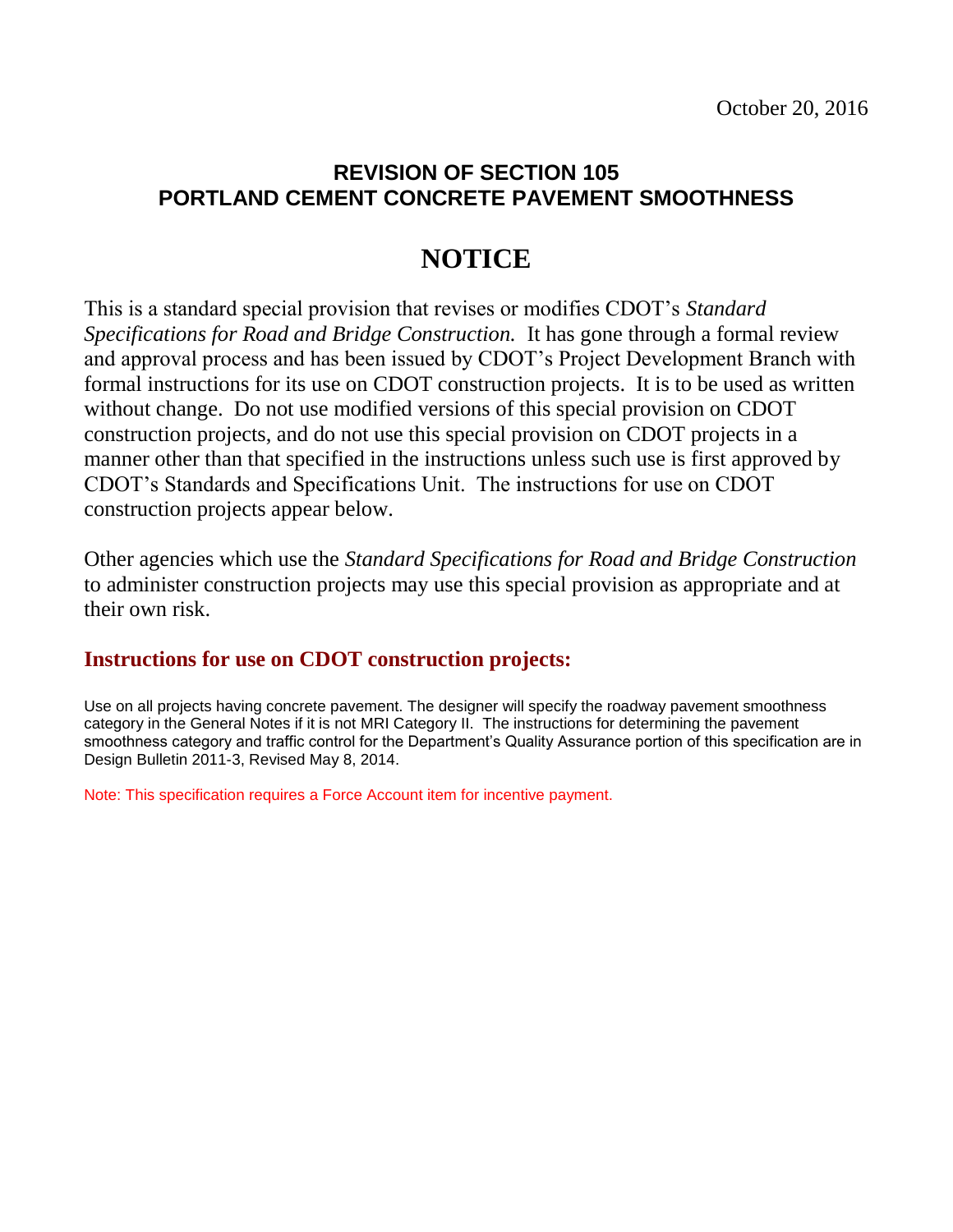#### 1 REVISION OF SECTION 105 PORTLAND CEMENT CONCRETE PAVEMENT SMOOTHNESS

Section 105 of the Standard Specifications is hereby revised for this project as follows:

Delete subsection 105.08 and replace with the following:

**105.08 Conformity to Roadway Smoothness Criteria of Portland Cement Concrete Pavement.** Roadway smoothness testing and corrective work shall be performed as described below. The pavement smoothness category shall be MRI Category II unless shown on the plans. At least 2 weeks prior to the pre-paving conference the Contractor may request a change to the pavement smoothness category based on the CDOT's Design Bulletin guidelines for assigning pavement smoothness categories [https://www.codot.gov/business/designsupport/bulletins\\_manuals/design-bulletins/.](https://www.codot.gov/business/designsupport/bulletins_manuals/design-bulletins/) The Contractor shall not assume a change will be granted and be prepared to build the pavement according to the assigned smoothness category.

- (a) *Smoothness Quality Control Testing.* 
	- 1. The Contractor shall perform Smoothness Quality Control (SQC) testing. A profile shall be taken for each day's paving within 24 hours after the concrete has achieved sufficient strength. The Contractor shall not perform the SQC testing until after the concrete has attained a compressive strength of 1,000 psi if a light weight profiler is used or 2,000 psi if a high speed profiler is used. The test results shall be submitted to the Engineer within 48 hours of completion. SQC test results shall show the Mean Roughness Index (MRI) for each 0.10 mile.

All traffic control costs associated with SQC testing will be paid for in accordance with Section 630.

SQC testing shall be performed using the Contractor's inertial profiler, pursuant to the methods described in subsection 105.08(b) and in accordance with the manufacturer's recommendations. The Contractor's Profiler shall be certified according to CP 78. A list of certified profilers is located at https://www.codot.gov/business/designsupport/materials-and-geotechnical/pave-smooth-testing/2016 certified-profilers/view.

Production shall be suspended if SQC testing indicates that corrective work is required in accordance with subsection 105.08 (c). If the SQC data becomes available after production has started for the day, suspension will begin at the end of that production day. Production will remain suspended until the problem is identified and corrected. Each time production is suspended, corrective actions shall be proposed in writing by the Contractor. Production will not be allowed to resume until the proposed corrective actions have been accepted by the Project Engineer in writing.

When production resumes, the Contractor shall profile the day's paving. The conditions above for suspension of work will apply.

- 2. The finished transverse and longitudinal surface elevation of the pavement shall be measured using a 10 foot straightedge. Areas to be measured will be directed by the Engineer. The Contractor shall furnish an approved 10 foot straightedge, depth gauge and operator to aid the Engineer in testing the pavement surface. Areas showing high spots of more than 3/16 inch in 10 feet shall be marked and diamond ground until the high spot does not exceed 3/16 inch in 10 feet.
- 3. No more than 5 working days prior to the Department's Initial Acceptance (SA) Testing, the Contractor shall profile each lane 3 times following the procedures in Subsection 105.08 (b). One profile will be collected in the morning  $(-6:00 \text{ am to } 10:00 \text{ am})$ , one profile will be collected mid-day  $(-12:00 \text{ pm to } 4:00 \text{ cm})$ pm) and one profile will be collected in the evening (~6:00 pm to 10:00 pm). The Contractor shall submit the data electronically to the Department at DOT\_Profiles@state.co.us and to the Project Engineer. The Contractor will use this data to determine the best time of day for the Department perform SA Testing.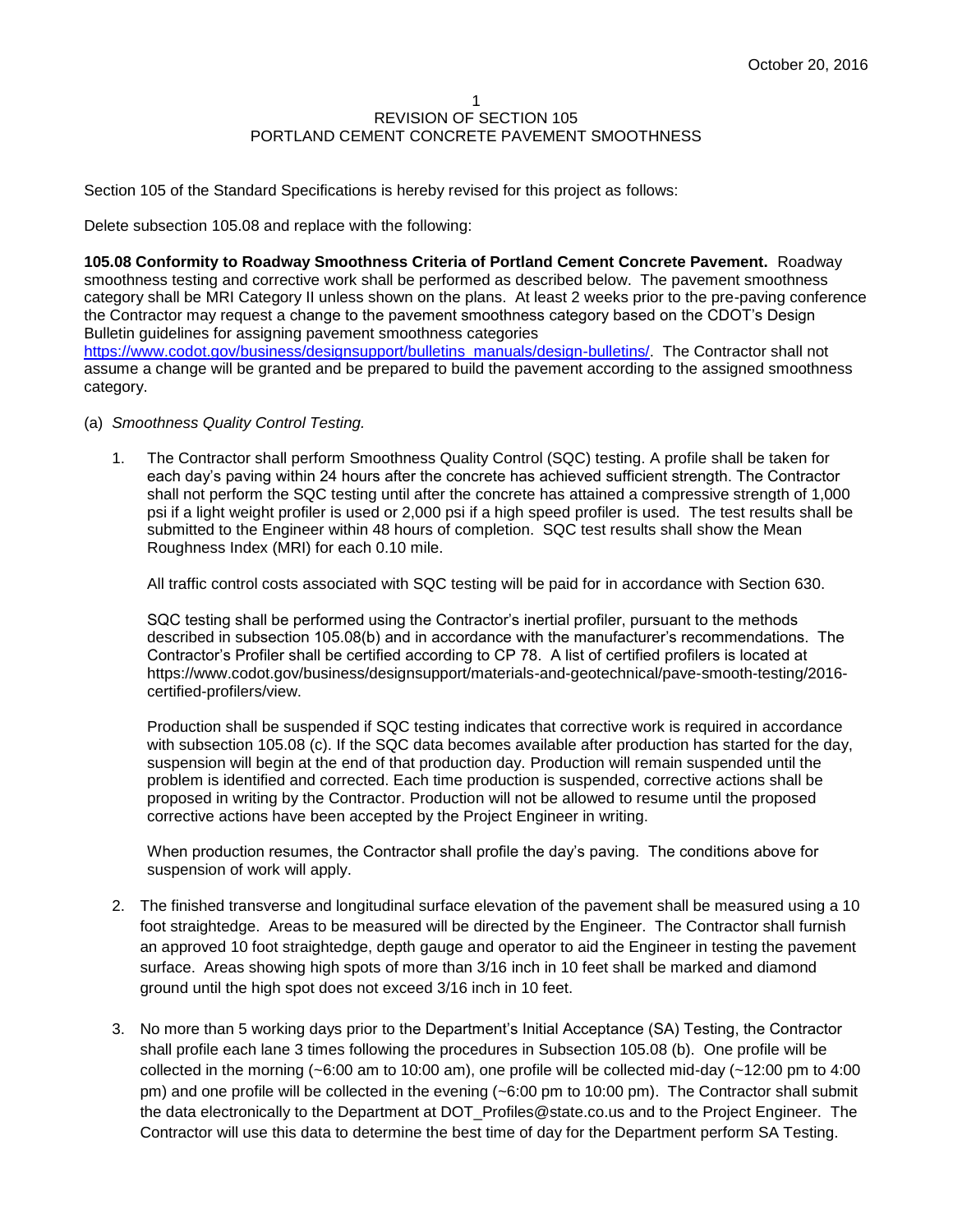*(b) Initial Smoothness Acceptance Testing.* The Department will perform Smoothness Acceptance Testing (SA) which will be used for acceptance and calculation of incentive adjustments.

All traffic control costs associated with SA testing will be paid for in accordance with Section 630.

- 1. Longitudinal Pavement Surface Smoothness Acceptance. Pavement surfaces shall be tested and accepted for longitudinal smoothness as described herein.
	- A. Testing Procedure (General). The longitudinal surface smoothness of the final pavement surface shall be tested by the Department in accordance with CP 74 and using the Department's high-speed profiler (HSP).

The Contractor shall lay out a distance calibration site. The distance calibration site shall be located no more than ten miles from the Project limits. The distance calibration site shall be 1056 feet long and shall be on a relatively flat, straight section of pavement as approved by the Engineer. The site shall have a speed limit equal to the Project's highest speed limit that allows for the HSP to operate uninterrupted. The limits of the site shall be clearly marked and the distance shall be measured to an accuracy of +/- 3 inches. The Contractor shall provide in writing the site location to the Engineer. The cost of the distance calibration site will not be measured and paid for separately, but shall be included in the work.

The entire length of each through lane, climbing lane and passing lane including bridge approaches, bridge decks and intersections from the beginning to the end of the project shall be profiled in their planned final configuration. Shoulders less than 12 foot in width and medians will not be profiled and will not be subject to incentive adjustments. Shoulders with a width of 12 feet or greater, ramps, tapers, turn slots, acceleration lanes and deceleration lanes will be profiled, but will not be subject to incentive adjustments. Shoulders with a width of 12 feet or more, ramps, tapers, turn slots, acceleration lanes and deceleration lanes will be evaluated for MRI and shall require corrective work if a 0.10 mile or fraction thereof section exceeds an MRI greater than 100.0 in/mile. The profile of the entire length of a lane shall be taken at one time. However, the Engineer should break a project into sections to accommodate Project phasing.

A sufficient distance shall be deleted from the profile to allow the profiler to obtain the testing speed plus a 300 foot distance to stop and start when required. Incentive adjustments will not be made for this area. The final surface of these areas shall be tested in accordance with subsection 105.08(a) 2.

Shoulders less than 12 foot in width and medians constructed as part of this project shall be measured in accordance with subsection 105.08(a) 2.

The profile shall include transverse joints when pavement is placed by the project on both sides of the joint. When pavement is placed on only one side of the joint, the profile shall start and stop at project paving limits.

The profile of the section of pavement 25 feet outside the paving limits to 5 feet inside paving limits will be evaluated in accordance with subsection 105.08(a) 2.

The profile of the area 25 feet each side of every railroad crossing, cattle guard, bus pad, manhole, gutter pan and intersection (where there is a planned breakpoint in the profile grade line in the direction of traffic) shall be deleted from the profile before the MRI is determined. Incentive adjustments will not be made for these areas. Areas deleted from the profile shall be tested in accordance with subsection 105.08(a) 2.

When both new pavement and a new bridge or new bridge pavement are being constructed in a project, the profile of the area 25 feet each side of the bridge deck shall be deleted from the profile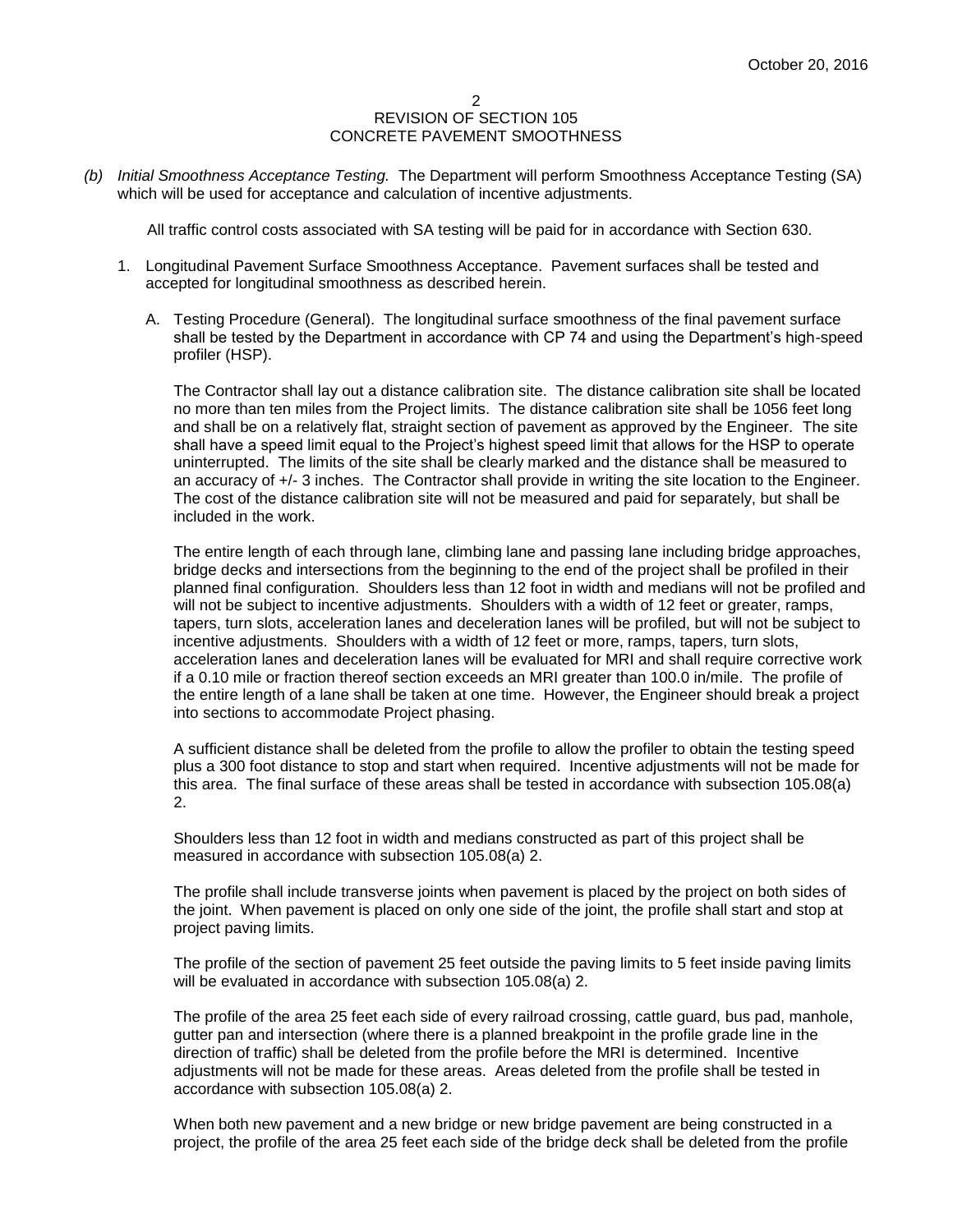before the MRI is determined. Incentive adjustments will not be made for this area. Areas deleted from the profile shall be tested in accordance with subsection 105.08(a) 2. Corrective work required in these areas will not be measured and paid for separately, but shall be included in the work. For all other projects, the profile of the area 25 feet each side of the bridge deck shall be deleted from the profile before the MRI is determined. Incentive adjustments will not be made for this area. If the Engineer determines that corrective work is required in this area, payment will be made in accordance with subsection 109.04.

B. Smoothness Testing Procedures. The Contractor shall submit a Method for Handling Traffic (MHT) to the Engineer for approval at least ten days in advance of SA testing. The MHT shall detail the methods for traffic control that will allow for continuous non-stop profiling of each lane to be profiled at a minimum speed of 15 mph and for the placement of triggers. The Contractor shall provide the traffic control in accordance with the approved MHT. SA testing will not be performed without an approved MHT

The Contractor shall mark the profiling limits and excluded areas. The Engineer will verify that the Contractor's marks are located properly. The Department will use traffic cones with reflective tape or reflective tape on the pavement at the beginning and end of each lane for triggering the start and stop locations on the profiler and at any other location, where portions of the profile are being excluded. The Contractor shall provide sufficient traffic control for the Department to safely place the traffic cones or reflective tape.

The ambient temperature shall be at least 34 °F for the profiler to operate.

The Contractor shall clear the lanes to be tested of all debris before profiling.

Each lane will be profiled at least once. Profiling will be at a constant speed (+/- 5 mph of the distance calibration speed ) with a minimum speed of 15 mph and a maximum speed of 70 mph. Shoulders with a width of 12 feet or more, ramps, tapers, turn slots, acceleration lanes and deceleration lanes shall be profiled**.** The profile will be taken in the planned direction of travel. The left and right wheel paths will be profiled simultaneously. The collected profiles will be analyzed using CP 74.

The Department will determine a MRI for each 0.1 mile section or fraction thereof of completed pavement. The MRI consists of the left and right wheel path's profile passed through the International Roughness Index (IRI) filter. The IRI for the left and right wheel paths will be averaged to determine MRI.

The SA test results will be available within ten working days of the completion of SA testing. The Engineer will give the Contractor a report that will include the lane profiled, the MRI in 0.10 mile increments and a summary of areas requiring corrective work. The Engineer may determine that it is necessary to re-profile a lane.

Areas requiring corrective work will be determined according to subsection 105.08(c)

Sections less than 0.005 miles in length shall not be subject to corrective work as specified by Table 105-10. Sections less than 0.005 miles in length shall be evaluated in accordance with subsection 105.08(a) 2.

C. Acceptance and incentive adjustments for pavement smoothness will be made on a square yard basis in accordance with the following:

Incentive adjustments will be based on the MRI for each 0.1 mile section or fraction thereof. Incentive adjustments for Pavement Smoothness will be made in accordance with Table 105-10**.**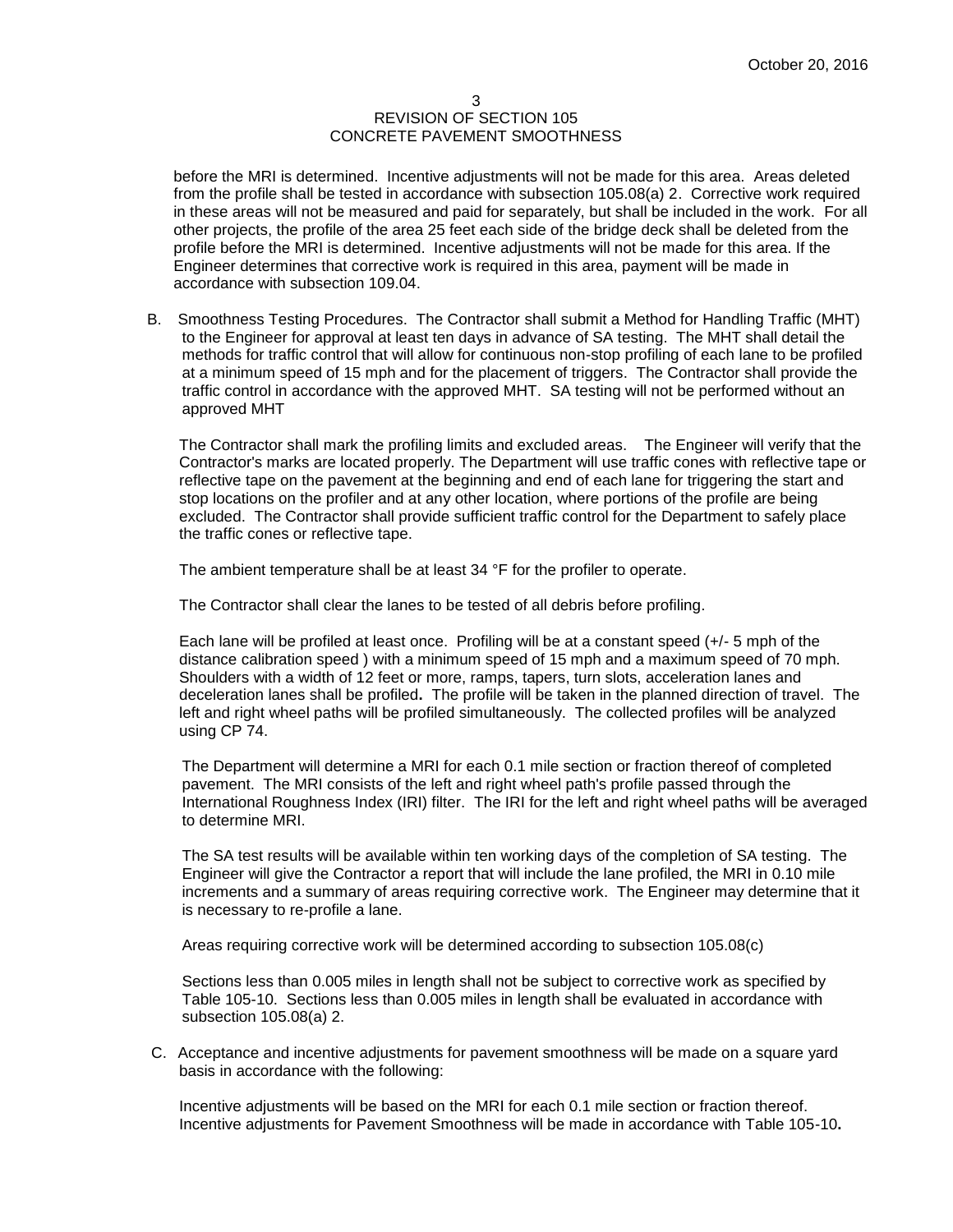Incentive payments will not be made until all sections requiring corrective work have been corrected.

### **Table 105-10 PCCP SMOOTHNESS (INCHES/MILE) MEAN ROUGHNESS INDEX**

| Pavement   | Maximum         | <b>Incentive Payment</b>  |                                 | Corrective |
|------------|-----------------|---------------------------|---------------------------------|------------|
| Smoothness | Incentive       | (5/sqyd)                  | No Incentive                    | Work       |
| Category   | Payment         |                           |                                 | Required   |
|            | (5/sqyd)        |                           |                                 | (0.10 mile |
|            |                 |                           |                                 | sections)  |
|            | MRI $\leq 46.0$ | $MRI > 46.0$ and $< 73.0$ | MRI $\ge$ 73.0 and $\le$ 88.0   | MRI >      |
|            | $I = $2.80$     | $I = 7.57 - 0.1037$ MRI   |                                 | 88.0       |
| Ш          | $MRI \leq 40.0$ | $MRI > 40.0$ and $< 67.0$ | MRI $\ge 67.0$ and $\le 82.0$   | MRI >      |
|            | $I = $2.80$     | $I = 6.948 - 0.1037$ MRI  |                                 | 82.0       |
| Ш          | $MRI \leq 52.0$ | $MRI > 52.0$ and $< 80.0$ | MRI $\geq$ 80.0 and $\leq$ 97.0 | MRI >      |
|            | $I = $2.80$     | $I = 8.00 - 0.100$ MRI    |                                 | 97.0       |

## **Table 105-11 CORRECTIVE WORK CRITERA (INCHES/MILE) 0.005 TO 0.10 MILE SECTIONS MEAN ROUGHNESS INDEX**

| Pavement   | <b>Corrective Work Required</b> |  |
|------------|---------------------------------|--|
| Smoothness | D = Section Length (miles)      |  |
| Category   |                                 |  |
|            | MRI >134.32 - 463.16 D          |  |
|            | $MRI > 125.16 - 431.58 D$       |  |
| Ш          | $MRI > 148.05 - 510.53 D$       |  |

## (c) *Corrective Work.*

The Department will analyze the SA testing for acceptance and indicate areas requiring corrective work in accordance with subsection 105.08(b). Corrective work shall be proposed in writing by the Contractor. Corrective work shall not be performed until approved in writing by the Engineer. The Contractor shall perform corrective work in the areas indicated by the SA testing.

The Contractor shall profile the roadway to demonstrate the required corrective work has been completed.

If the Contractor elects to perform corrective work prior to the completion of initial SA testing, the entire 0.10 mile section, or fraction thereof, will not be eligible for incentive payment. The Engineer will not modify the limits of the 0.10 mile sections to group corrective work areas in an effort to reduce the number of sections impacted by this decision.

The criteria for determining if a 0.1 mile section requires corrective work is specified in Table 105-10. The criteria for determining if a section less than 0.10 miles in length and greater than 0.005 miles in length requires corrective work is specified in Table 105-11.